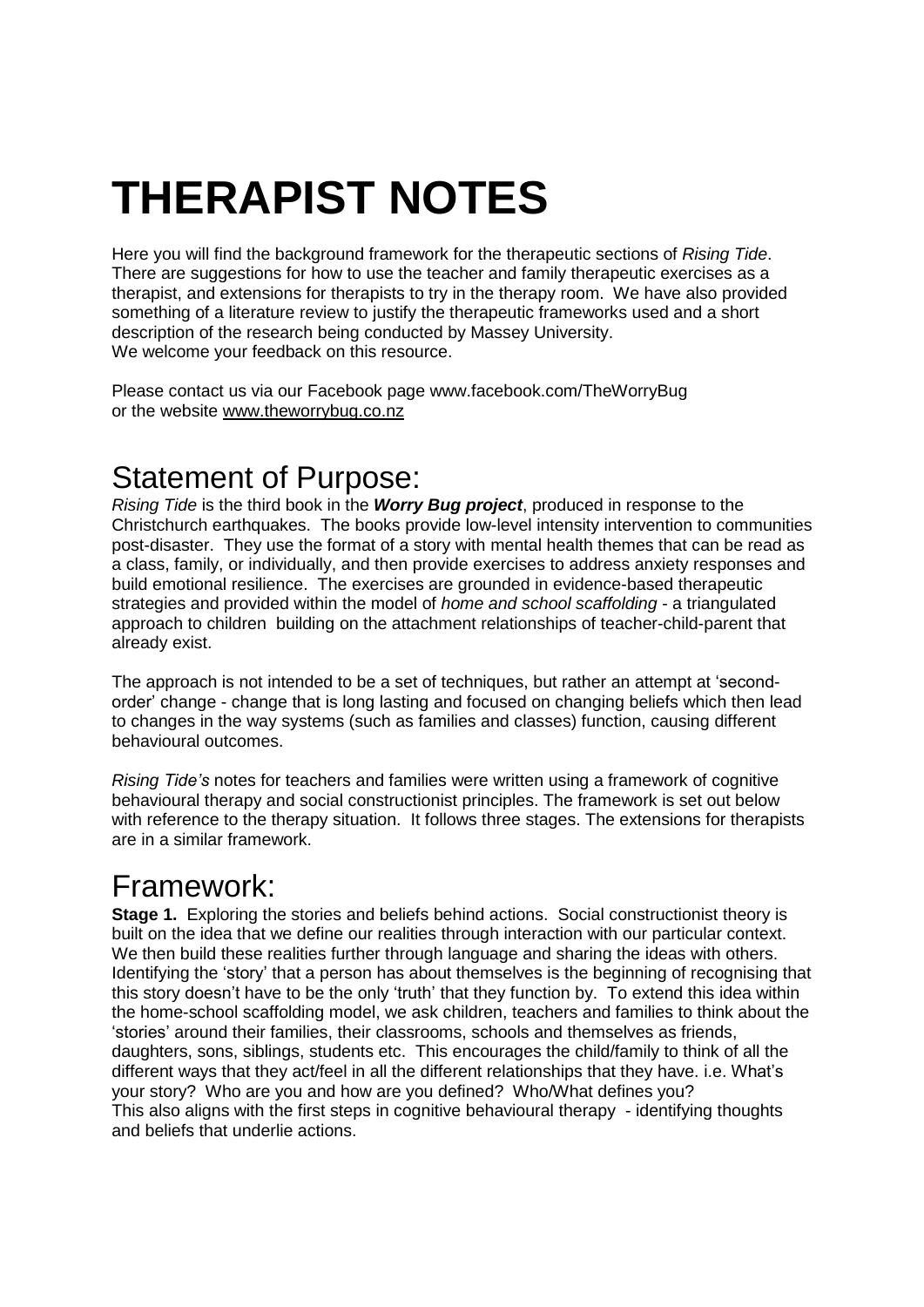**Stage 2.** Examination of the old story, learning how it was built, thinking about the stories that others have of you and beginning to recognise the opportunity for new ways of being. This is the development and exploration phase, exploring how the story came about, the depth and breadth of it, being curious about any anomalies in it and from this conversation beginning to come across opportunities for new stories. Asking curious questions about the old story, without having the attitude that it should be different, allows the person to explore it less defensively. This stage also explores the consequences of these beliefs/stories. For example, Ari's story of being "hopeless" has led him to a disaster situation and to emotional cutoff from his parents.

**Stage 3.** Intervention and Embedding change. Although intervention happens immediately you begin a relationship in therapy, this stage is more directly about building skills, exploring alternatives and consolidating these choices. By now the idea has been well sown that the stories we live by can be changed and challenged. New stories have been proposed or flirted with. These alternative stories can now be envisioned, enacted and practiced, both in the therapy room and outside it in 'normal' life situations. New stories can be shared with teachers, friends and family who can then act as 'witnesses' to new behaviour and consequences, and so complete a reinforcing cycle.

## How to use this resource in therapy:

The exercises within *Rising Tide,* whilst written for use in the classroom and within the family, can of course be altered to suit the therapy room. As a mental health professional, you will know what will work best for the families or individuals that you are working with, and what will suit the context that you are in. It is very important that you change the material to suit, in consultation with the family or individual, so that you are collaborating and working in a strengths-based way.

Here are some ideas for how you might use the material.

**Working with individuals:** Use the teacher and/or family exercises, dip into the extensions as you see fit.

**Working with families:** Use the family exercises, either getting the family to lead them, or with you leading them, working as part of the system. Use the extension exercises as appropriate. When you work with a family, power is an issue - make sure that you reflect on your own power in the family therapeutic system, and enable the family to feel that they have control, rather than you. This will ensure more buy-in to change. Try to get permission to include teachers in feedback of these sessions as part of the implementation/embedding section.

**Working with schools/groups in schools;** use the teacher exercises, get permission to feedback to families about what you are working on. Use the family and extension exercises as appropriate.

#### **Extensions to family exercises for use in the therapy room**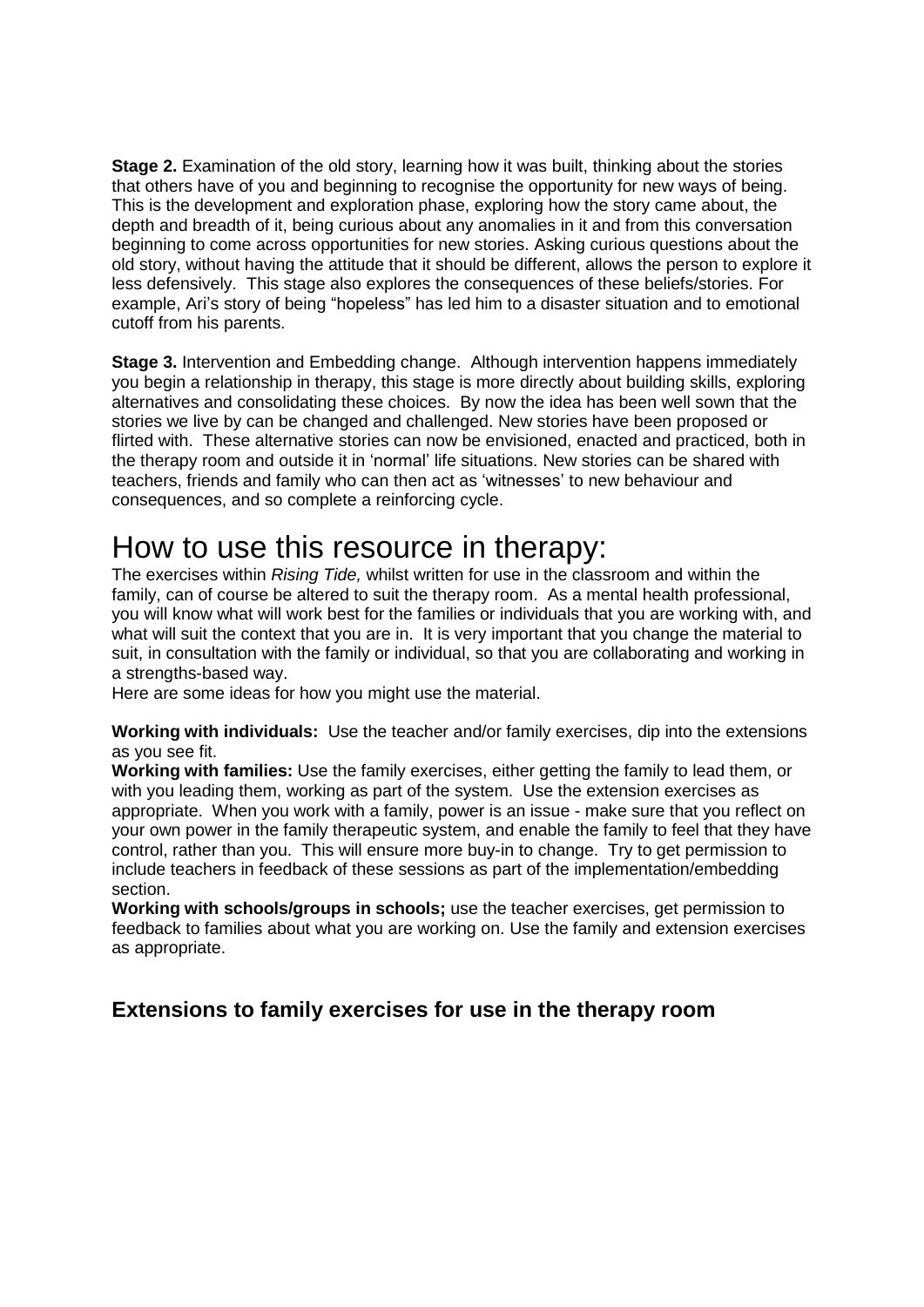| Always consider these extensions in light of the<br>exercises contained within Rising Tide.                                                                                                                                                                                                                                                                                                                                                                                                                                                                                                                                                        |
|----------------------------------------------------------------------------------------------------------------------------------------------------------------------------------------------------------------------------------------------------------------------------------------------------------------------------------------------------------------------------------------------------------------------------------------------------------------------------------------------------------------------------------------------------------------------------------------------------------------------------------------------------|
| 1.As well as working with the family on how their<br>story has developed with words, you may like to<br>look at the beliefs that underlie their story. Beliefs<br>are never easy to get at, so here are some ideas for<br>doing this.                                                                                                                                                                                                                                                                                                                                                                                                              |
| Identify the concept that beliefs can and do underlie<br>our actions. (Beliefs lead to feelings and thoughts<br>and then to actions.)<br>Use an example either from the book or your own or<br>another person's life that shows how beliefs<br>influence behaviour. (eg Ari's Dad thought that telling<br>Ari about his own difficulties would work<br>detrimentally for Ari, so he kept them a secret.)                                                                                                                                                                                                                                           |
| Therapist stance: Using curiosity in your<br>questioning, help the family to identify beliefs that<br>they hold. You need to take care to remain neutral<br>to their beliefs in this session - just allow them to<br>discuss these beliefs and encourage everyone to<br>explore these beliefs without being critical - usually<br>beliefs and behaviour come from good intent, or<br>from fear.                                                                                                                                                                                                                                                    |
| Sometimes you can directly ask about beliefs (as in<br>the example below), other times it is more effective<br>to notice a theme and follow that lead, discovering<br>the beliefs that underlie it.                                                                                                                                                                                                                                                                                                                                                                                                                                                |
| For example;<br>What are the beliefs that are important to your<br>family? There will be beliefs that you can easily talk<br>about, and some that are more hidden. Like, in my<br>family there was a belief that farting was very rude.<br>So nobody farted in front of anyone, and what's<br>more, nobody even talked about farting! If<br>somebody did let one slip, it was ignored as though<br>it wasn't happening. The belief was very powerful.<br>When I left home and discovered that other people<br>farted in public I was shocked and it took some time<br>to admit to my friends that I farted too! (Actually I<br>don't, of course.)  |
| That's a funny belief, but in Ari's family there were<br>some hidden beliefs that came to light suddenly with<br>difficult consequences. His dad thought that he<br>shouldn't talk about his difficulties with reading and<br>writing because that might influence Ari badly. Of<br>course, Ari had also picked up that there were some<br>things that you should not talk about in this family,<br>so he had not brought up the subject of his<br>difficulties at school with his family. Neither one<br>realised that this was a belief that could be<br>challenged or reinvented. Silence around a<br>behaviour or belief can be very powerful. |
|                                                                                                                                                                                                                                                                                                                                                                                                                                                                                                                                                                                                                                                    |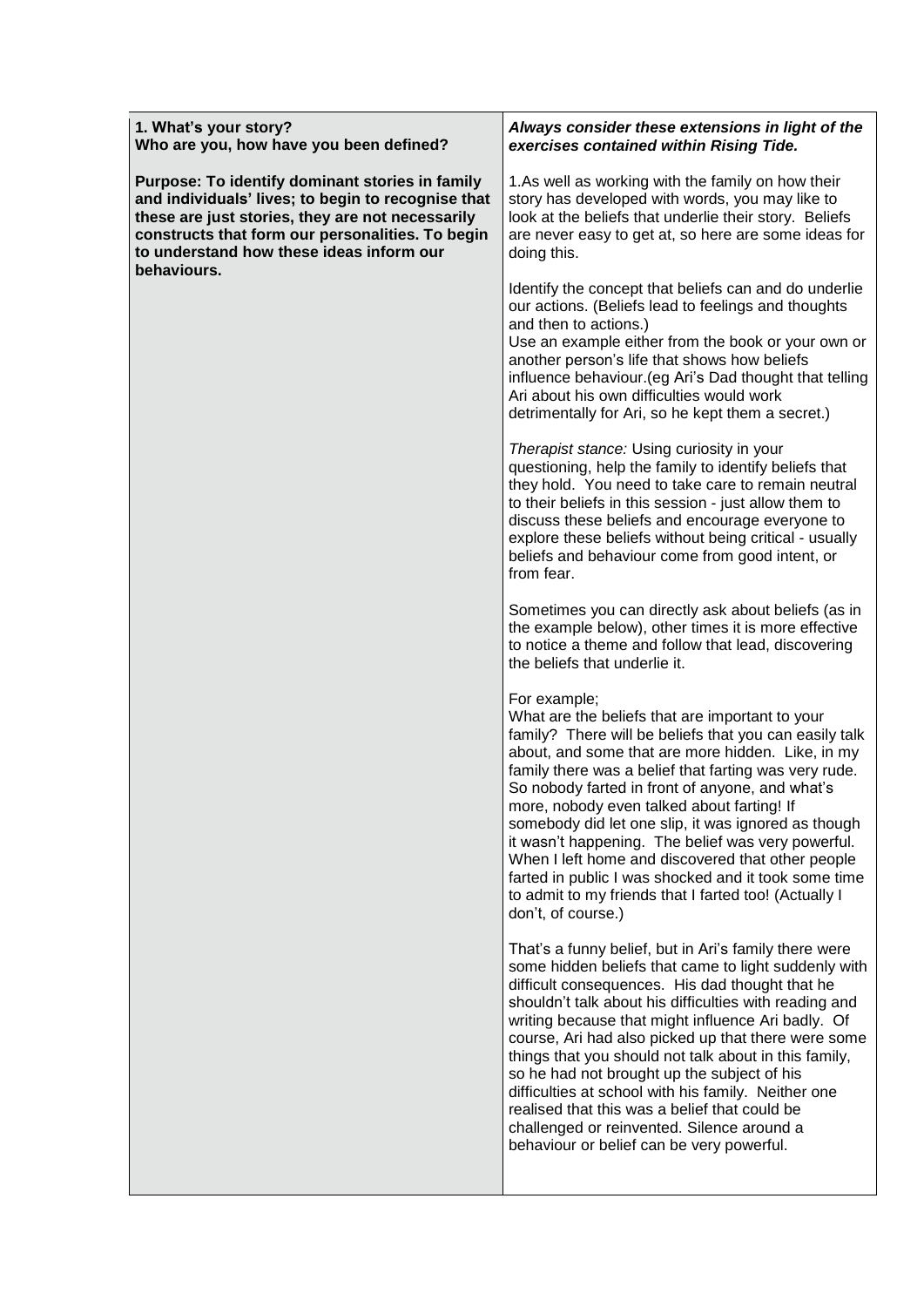Using behavioural sequencing is a good way to start to find out about beliefs in a family. Behavioural sequencing is when you ask about what happens around a particular behaviour. For example, if a child has high anxiety and is having anxiety attacks, you could follow the actions of all the family members around the time of the anxiety attack. Where was Mum, Dad, siblings, grandparents etc at the time, or just before? Follow these quite closely and you will begin to unpack the map of actions. You will probably also get some leads as to what people are thinking about the panic by the way they are behaving or describing their behaviour - is Mum ignoring it, is Dad overreacting, etc etc Use circular questioning techniques to get different perspectives from different people about the behaviours around the specified one. Thoughts and actions will lead you back to beliefs. 2.Sculpting: For families who like to act more than talk, the idea of sculpting can be useful to show family relationships and uncover some beliefs. Sculpting is the physical representation of relationships. Here are some typical directions you could give: Sculpt your family as they are in your eyes - imagine that you are driving through a village, and in the centre of the roundabout is a statue of your family showing how you relate with one another. Your body language and positions make it easy to pick who gets on with who, who is close, who is not etc etc. As only one family member directs the sculpture, only one perspective is shown at one time. You may like to give more than one member the chance to direct, or simply ask others how they would have done it differently. Then you need to unpack the sculpture. Ask people how they felt when they were doing it - what it brought up for them, what they thought other people thought. Don't be afraid to follow the emotions that emerge. (Sculpting is a skill that takes some time to be comfortable with. You may like to investigate it further before using it for the first time - there is not space here to discuss it fully.)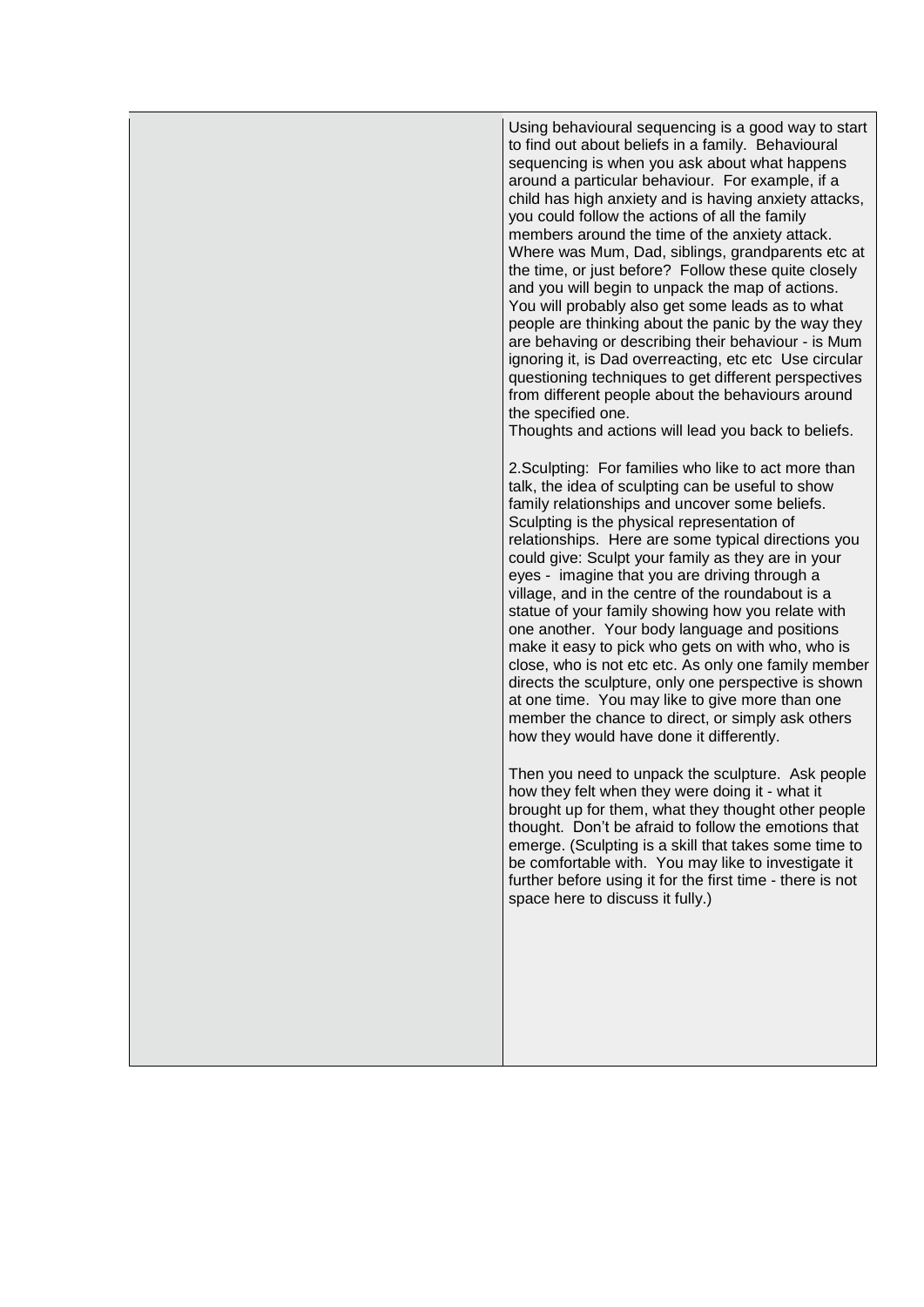**2. Investigating how your old story was built. Wondering about the stories others have of you. Flirting with new stories.**

**Purpose: To explore the beliefs behind the old stories, and to begin to identify some new possible stories.**

1. The "New Action Generator" table (within the therapeutic family exercises), drawn from CBT theory that identifies thoughts, feelings and behaviours dovetails nicely here with the idea of old and new stories that define us. You might like to use the table again and again with clients as they get more and more adept at identifying thoughts, feelings and consequences.

If you are working with a family, this will provide the opportunity for members to comment on each other's actions from an outsider perspective, rather than just hearing from each person about their own view. In the example about Ava, when Ava feels sad and upset and she doesn't invite her friend over, you might hear about that from Ava, but it would also be good to hear about it from her Dad, her Mum, her sister etc, so that you build a picture of how they see her in this situation. This will open the door for different stories about her, the multitude of perspectives that there could be that will enrich the description. This is also the time when you look for 'unique outcomes'. For example, Dad might say "but there was that time that you were sad and you still invited your friend over", or her sister says "I feel like that too!" and they can connect in a new way. The simple act of exposing their thoughts and feelings to each other will bring new responses to relationships. This is the strength of family work.

Use **time** to destabilise old stories. Once the family have identified some beliefs or a 'story' that they live by, and agreed that it has some difficult consequences for them, start to unpack the story across time. Ask about *when* this belief began to get power, was there a *time* when it wasn't so prominent or didn't exist? What about in the *future*? Will there be a *time* that it wouldn't be relevant anymore?

Look for some 'unique outcomes' - some times when the old story didn't govern what the family did. For instance, we could see Kiri's care of Ari and her fight with her mother as a challenge of the 'old story' of keeping secrets in the family. This would be a 'unique outcome'. Look carefully for these. Often they are minimised by the family or not taken seriously. Social constructionism supports the idea that alternative stories that don't fit the dominant one will be dismissed. Once you have found some 'unique outcomes', this will give you the opportunity for a conversation that will expand these and offer ideas for new alternative stories for the family.

Ask the family to 'flirt' with the new stories that they are developing. We don't want them to marry them just yet, but to start to be curious about how they might build new stories for themselves, to try them out.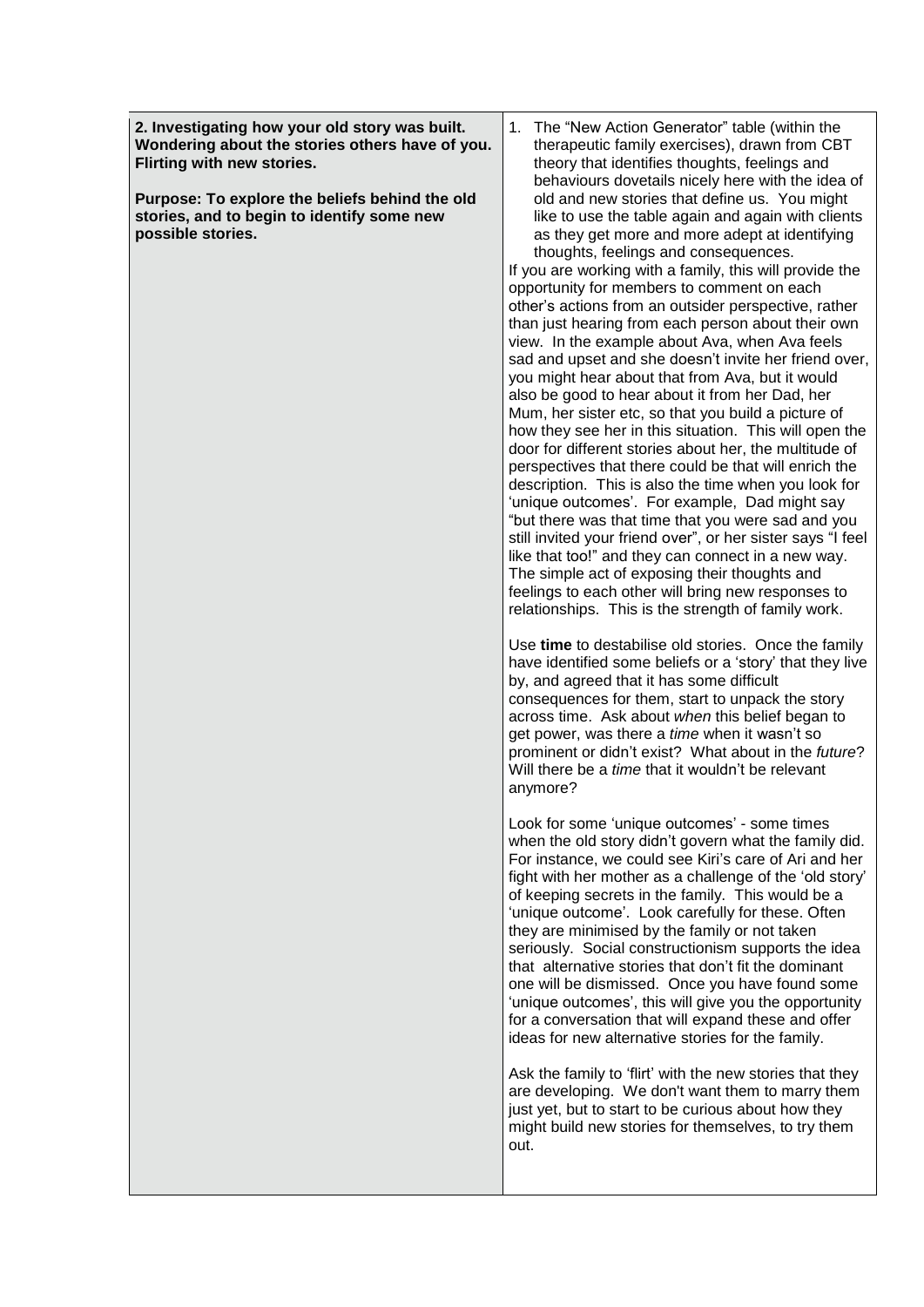| 3. Implementing alternative stories.<br><b>Embedding these.</b><br>Using witnesses.<br>Purpose: To solidify change. | Once you have helped the family to identify some<br>new stories, it is very important to embed them into<br>regular and consistent routines/behaviours. Here<br>are some ideas for how to do this"                                                                                                                           |
|---------------------------------------------------------------------------------------------------------------------|------------------------------------------------------------------------------------------------------------------------------------------------------------------------------------------------------------------------------------------------------------------------------------------------------------------------------|
|                                                                                                                     | Spend some sessions hearing how the new stories<br>are playing out in their lives. Use questioning round<br>the family (circular questioning) to develop and<br>'thicken' the new story, so that it becomes more<br>familiar and the family fits it into their experience as<br>they did with the old one.                   |
|                                                                                                                     | Ask the family to invite someone special into a<br>session so that they can talk about their changes -<br>or encourage the family to do this at home.                                                                                                                                                                        |
|                                                                                                                     | Write a story about your experience with this family,<br>noting the original presenting issues, the process<br>they went through and the outcomes. Note any<br>difficulties the family had to navigate and include all<br>the positive ways that they managed. Share it with<br>the family and ask them to contribute to it. |
|                                                                                                                     | Or ask the family to write a story about their process<br>and read it to you.                                                                                                                                                                                                                                                |
|                                                                                                                     | With any of these ideas, use other people to witness<br>the process for the family. Ask for permission to<br>share it with the teacher and other important people<br>in the family's life - or get the family to do this.                                                                                                    |
|                                                                                                                     | Invent ideas with the family that will remind them of<br>the new story - how will they consolidate it in their<br>lives?                                                                                                                                                                                                     |
|                                                                                                                     |                                                                                                                                                                                                                                                                                                                              |

## **Evidence Justification of frameworks used:**

*Rising Tide* is based upon a combination of Cognitive Behavioural Therapy(CBT) and Narrative Therapy (NT) techniques (as were the earlier books from the Worry Bug Project, *Maia and the Worry Bug* and *Wishes and Worries*). These are two methods of anxiety treatment with results proven by extensive psychological research. (For example: Chen et al., 2014; Öst, Karlstedt, & Widén, 2012; Rahmani & Moheb, 2010; Reynolds, Wilson, Austin, & Hooper, 2012)

Cognitive Behaviour Therapy is perhaps one of the most popular types of psychological therapy available in the world today. There are many studies that have found CBT to be a successful form of treatment for not only anxiety but numerous other psychiatric disorders. (For example: Hofmann, 2012; O'Donohue, Fisher, & Hayes, 2004). The basic premise of the treatment is that when thoughts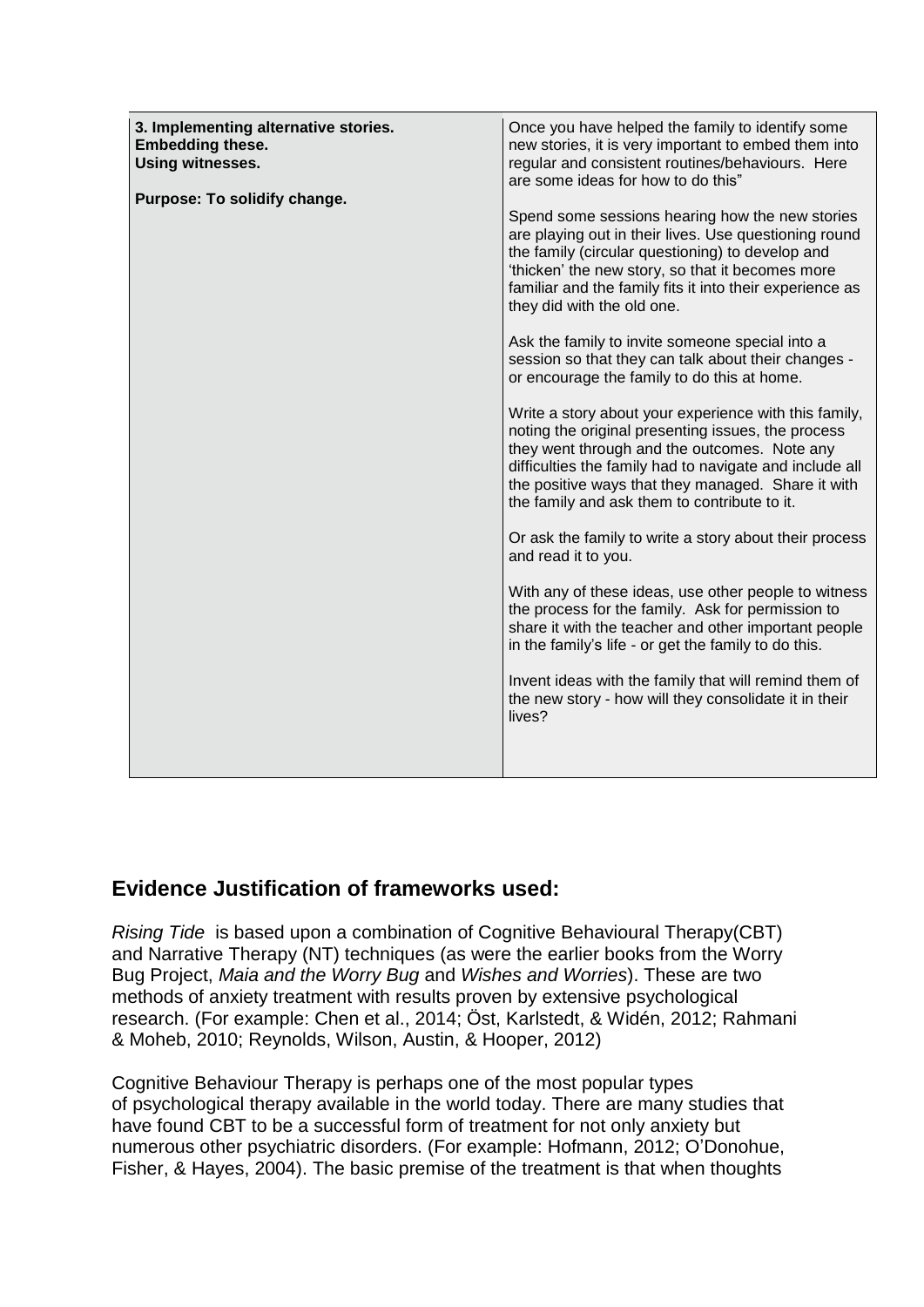(cognitions) get out of control and irrational, these negatively influence your emotions and behaviour. CBT aims to correct those maladaptive thoughts and to help patients to have more realistic and helpful thoughts, which in turn leads to more healthy emotions and behaviours (Beck, 2011).

Chen and his colleagues (2014) effectively utilised CBT post-disaster to assist with the stress youth were facing after the Sichuan earthquake. They found that the shortterm CBT intervention had a significantly larger impact on levels of PTSD and depression in youth as compared to the general supportive intervention and the notreatment group, and it also improved psychological resilience.

Narrative therapy was developed in Australasia by Michael White and David Epston. What began as a theory encapsulated in one book revolutionised the field of family therapy in the way that it encouraged social constructionist ideas of subjective or multiple realities (Burr, 2015) as well as offering the technique of externalising problems. This form of therapy encourages participants to explore different ways of interpreting past life-defining situations in order to encourage more positive alternative narratives of their lives, and more positive alternative outlooks on the future. (White & Epston, 1990, p. 15) There is evidence from a range of different studies that narrative therapy is an effective treatment for anxiety. (Aman, 2007; Rahmani & Moheb, 2010; Young, 2008)

CBT and NT combined combines the advantages of each of them in one treatment. The logical process of CBT and the creative process of Narrative Therapy makes a powerful combination which is easily translated into the child-friendly format of a book.

A worry that many parents, critics and researchers have upon first encountering these resources is whether they will be effective when delivered by parents and teachers rather than a trained therapist. Evidence suggests that they will. A study conducted at Macquarie University (Rapee, Abbott, & Lyneham, 2006) aimed to find whether parent delivered bibliotherapy would help children to reduce their anxiety levels. 'Bibliotherapy' has a number of definitions, but here we define it as materials written by a therapist or psychologist which act as a form of self-help (Rapee, Abbott, & Lyneham, 2006). 267 clinically anxious children took part in the study with their parents. Results showed that the children had a statistically significant reduction in their anxiety following the delivery of bibliotherapy by their parent(s) (a method quite similar to that of the Worry Bug project resources). However, the standard group treatment was more effective than the bibliotherapy treatment. Cobham and her team of researchers found similar results (Cobham, 2012), as did a team of researchers who did an extensive review of bibliotherapy literature (Montgomery & Maunders, 2015).

The researchers concluded that bibliotherapy is a moderately effective tool to help treat mild to moderate cases of anxiety, or as an effective stop-gap until professional help is available, but traditional therapeutic treatment is most effective, particularly for more serious cases. This point was reiterated by Pola and Nelson (2014).

Families with mild to moderate cases of anxiety may find that these resources are sufficient to achieve significant reduction in their anxiety, but those with more serious